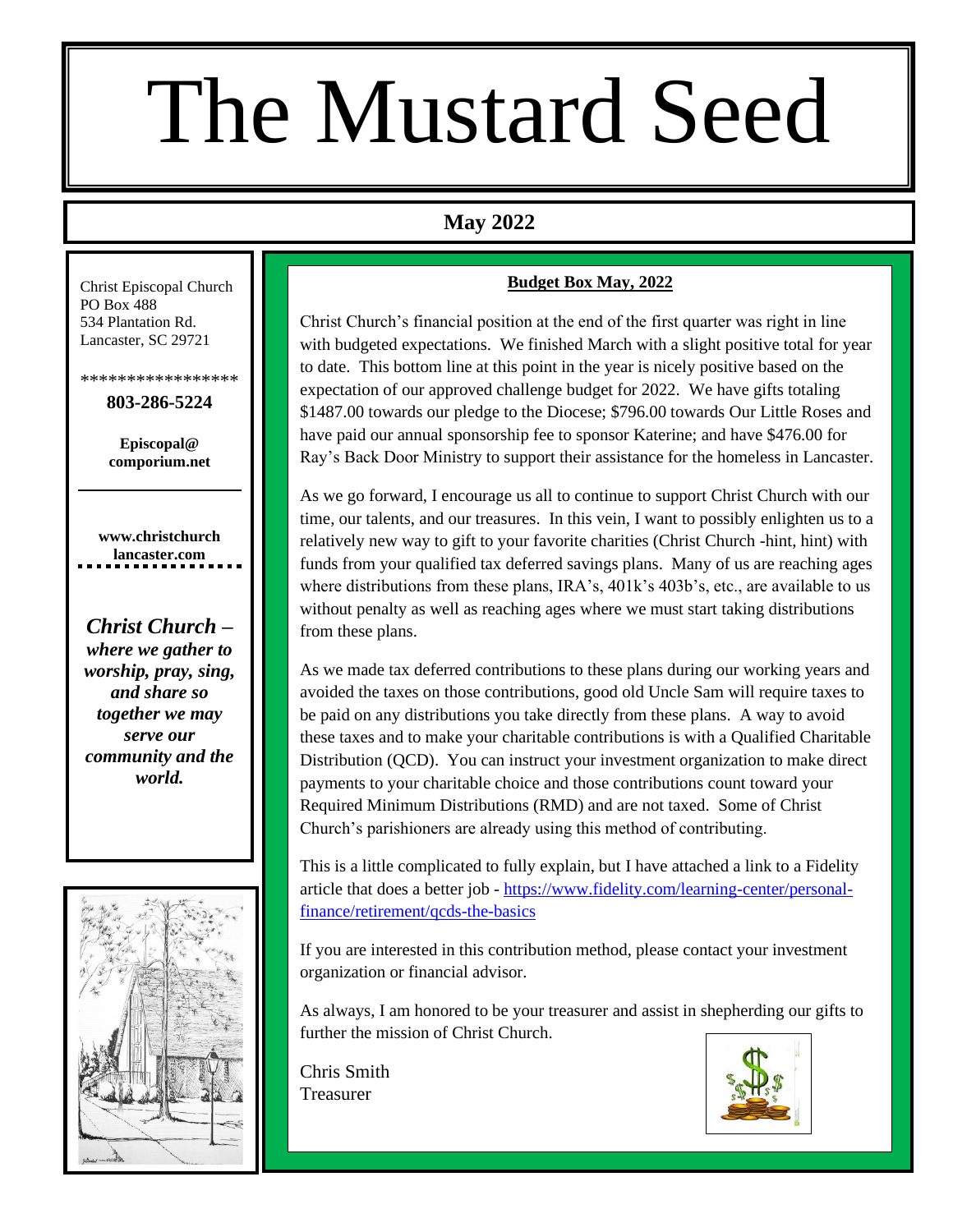On the first Sunday of May and the 3rd Sunday of Easter, we will begin singing the triumphant hymn, Good Christians All, Rejoice and Sing! We will continue to sing this hymn on the 4th and 5th Sundays of Easter. The words to this hymn were written by Cyril A. Alington (1892-1955), head master of Eton College in England. Later he became the Dean of Durham Cathedral and, at one time, was chaplain to King George VI, father of Queen Elizabeth II.

 Hymns on the theme of the resurrection and life everlasting appeared in considerable numbers following the world wars.

 Incidentally, these words were set to the German tune, Gelobt sei Gott, written by Melchior Vulpius (1560?-1616). Vulpius was a prolific composer of the Renaissance (1400-1600)/Baroque (1600- 1750) eras writing most of his music for Lutheran services. He was the first composer to use the rhythm of the Italian baletto (dancelike songs) in his hymns. Hymn 205 is a prime example of this uplifting rhythm.

 If you have the 1982 Hymnal at home (and you should have since hymns provide wonderful devotional material), read the words to hymn 205 to familiarize yourself with it making it easier to sing.

This hymn has been altered in two ways. A fifth verse was added by Norman Mealy(1923-1987) an American church musician, Episcopal priest and professor. And the first words were changed from "Good Christian men" to "Good Christians all."

SING TO THE LORD A NEW SONG! Isaiah 42:10 Dana Lee Walters

i<br>I

### *MUSIC NOTES*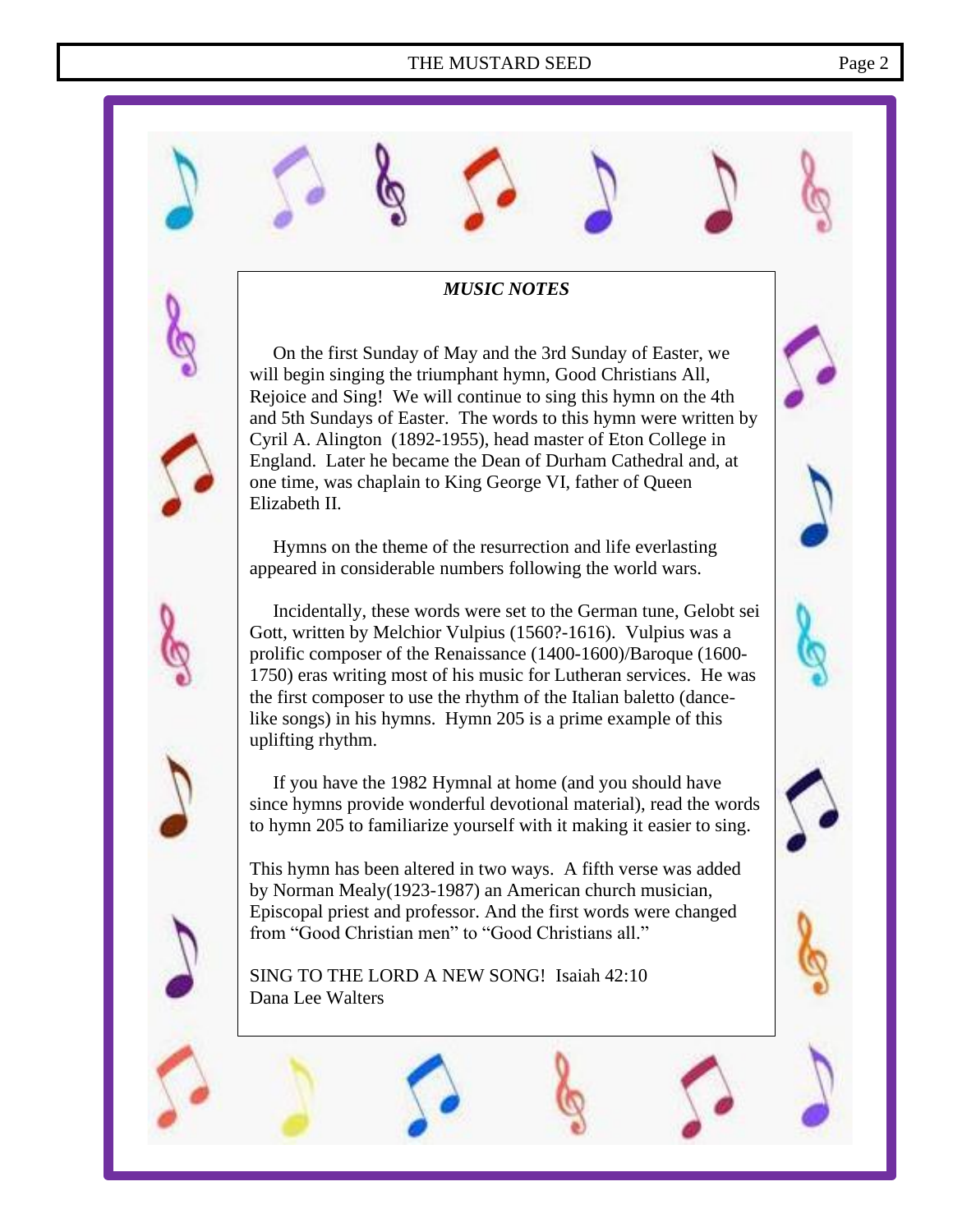### **Volunteers Requested**

If you can open a web browser and send an email, you have all of the skills needed to help with the weekly Facebook Live video crew. It really is that easy! We are looking for volunteers to help with the weekly broadcast. A set of step-by-step instructions is on the desk for you to follow to make it really easy. Whoever steps up to volunteer, I will provide training on how to do it and will sit there with you every week until you are comfortable performing the checklist on your own. Once you are comfortable, we can work out a schedule and even if only a couple of people offer to help you would only have to do it once a month. Please consider volunteering. If you are unsure, just sit by me any Sunday for a preview of what you would be doing.

Thank you in advance! - Jeff Bixby Contact me at (803)804-7677 or by email: [bixbys@gmail.com](mailto:bixbys@gmail.com)



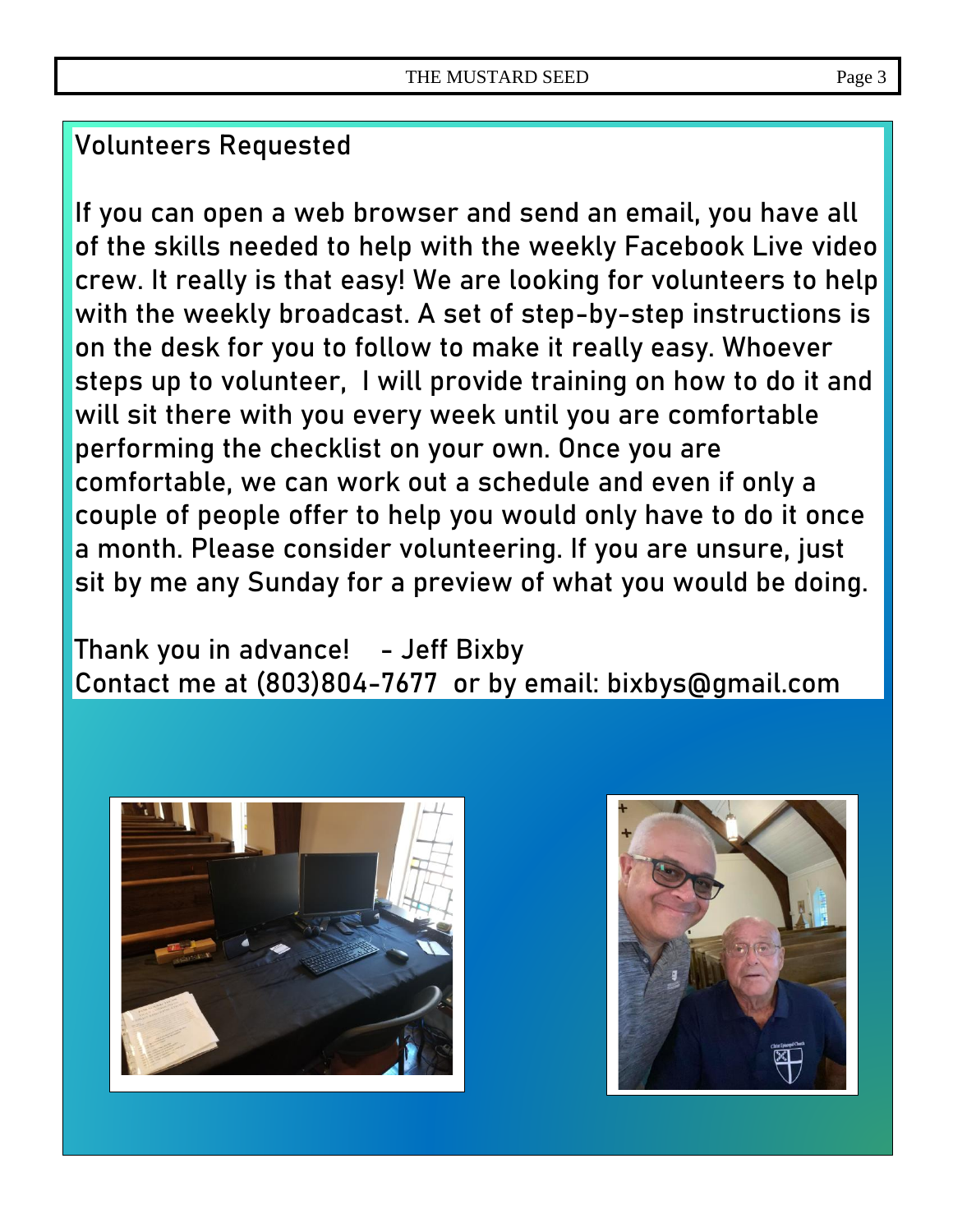

### **May Birthdays**

May  $12<sup>th</sup> -$  Judy Stephens



May Flowers

May 1<sup>st</sup> – Barbara Gibson May  $8^{\text{th}}$  – Miller & Tric Deaton May  $15^{th}$  – Mike & Kathy Sistare May 22<sup>nd</sup> – Mike & Kathy Sistare May 29th – Aubrey & Joan Crawford

# *May Anniversaries* May 19<sup>th</sup> – Kip & Cindy Carter

Fr. Emanuel is available for conversation regarding matters of faith and life in the office Monday thru Thursday mornings and at other times and places by appointment.

He may be reached via the following:

The Rev. Phil Emanuel PhilEmanuel@comporium.net 843-325-3362.

Private Confession: Anyone who may wish to make a private confession contact Father Emanuel privately at [PhilEmanuel@comporium.net](mailto:PhilEmanuel@comporium.net) or 843-325-3362.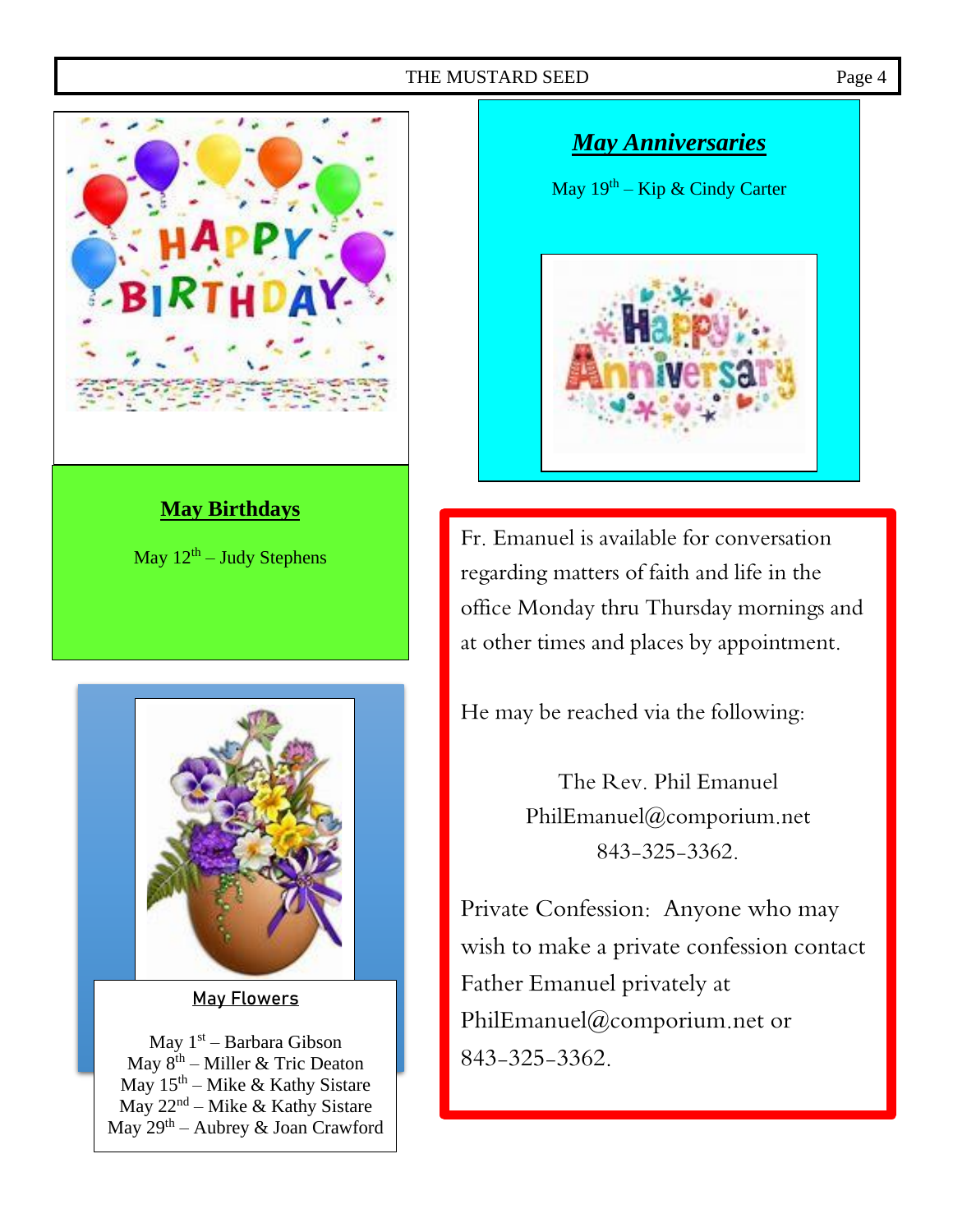### **The office will be closed Monday, May 30th .**

### *MAY/JUNE PARTICIPANTS*

| <b>DATE</b>   | PRIEST/          | <b>PARISH</b>   | E M            | <b>ACOLYTE</b>  | <b>USHERS</b>  | <b>TELLERS</b>         | <b>VPOD</b> | <b>ALTAR</b> | <b>LECTOR</b>  |
|---------------|------------------|-----------------|----------------|-----------------|----------------|------------------------|-------------|--------------|----------------|
|               | <b>OFFICIANT</b> | <b>MUSICIAN</b> | <b>RITE II</b> | <b>CRUCIFER</b> |                |                        |             | <b>GUILD</b> |                |
| Sunday,       | Phil             | Dana Lee        | Chris          | Mary Bemis      | Mike Sistare & | Robert Horton &        | Philip      | Robert       | Kathy          |
| May 1, 2022   | Emanuel          | Walters         | Smith          |                 | Jake Wilson    | Philip McGuirt         | McGuirt     | Horton       | <b>Sistare</b> |
| Sunday,       | Phil             | Dana Lee        | Merrio         | Mary Bemis      | Mike Sistare & | Caroline Oliver &      | Joann       | Robert       | Ernest         |
| May 8, 2022   | Emanuel          | Walters         | Morton         |                 | Jake Wilson    | Joann Speiser          | Speiser     | Horton       | Jenkins        |
| Sunday,       | Phil             | Dana Lee        | Linda          | Mary Bemis      | Mike Sistare & | Drew Clarke &          | Drew        | Robert       | Elizabeth      |
| May 15, 2022  | Emanuel          | Walters         | <b>Baker</b>   |                 | Jake Wilson    | <b>Miller Deaton</b>   | Clarke      | Horton       | Caldwell       |
| Sunday,       | Phil             | Dana Lee        | Chris          | Mary Bemis      | Mike Sistare & | Pam Giardiello &       | Pam         | Robert       | Caroline       |
| May 22, 2022  | Emanuel          | Walters         | Smith          |                 | Jake Wilson    | <b>Robert Horton</b>   | Giardiello  | Horton       | Oliver         |
| Sunday,       | Phil             | Dana Lee        | Robert         | Mary Bemis      | Mike Sistare & | Philip McGuirt &       | Philip      | Robert       | Mary           |
| May 29, 2022  | Emanuel          | Walters         | Horton         |                 | Jake Wilson    | <b>Caroline Oliver</b> | McGuirt     | Horton       | <b>Bemis</b>   |
| Sunday,       | Phil             | Dana Lee        | Linda          | Mary Bemis      | Mike Sistare & | Joann Speiser &        | Joann       | Bart &       | Kathy          |
| June 5, 2022  | Emanuel          | Walters         | <b>Baker</b>   |                 | Jake Wilson    | Drew Clarke            | Speiser     | Caroline     | <b>Sistare</b> |
|               |                  |                 |                |                 |                |                        |             | Oliver       |                |
| Sunday,       | Phil             | Dana Lee        | Chris          | Mary Bemis      | Mike Sistare & | Miller Deaton & Pam    | Miller      | Bart &       | Ernest         |
| June 12, 2022 | Emanuel          | Walters         | Smith          |                 | Jake Wilson    | Giardiello             | Deaton      | Caroline     | Jenkins        |
|               |                  |                 |                |                 |                |                        |             | Oliver       |                |
| Sunday,       | Phil             | Dana Lee        | Robert         | Mary Bemis      | Mike Sistare & | Robert Horton &        | Robert      | Bart &       | Elizabeth      |
| June 19, 2022 | Emanuel          | Walters         | Horton         |                 | Jake Wilson    | Philip McGuirt         | Horton      | Caroline     | Caldwell       |
|               |                  |                 |                |                 |                |                        |             | Oliver       |                |
| Sunday,       | Phil             | Dana Lee        | Linda          | Mary Bemis      | Mike Sistare & | Caroline Oliver &      | Caroline    | Bart &       | Caroline       |
| June 26, 2022 | Emanuel          | Walters         | <b>Baker</b>   |                 | Jake Wilson    | Joann Speiser          | Oliver      | Caroline     | Oliver         |
|               |                  |                 |                |                 |                |                        |             |              |                |
|               |                  |                 |                |                 |                |                        |             | Oliver       |                |

**All worship participants please make your presence known before service to Father Emanuel.**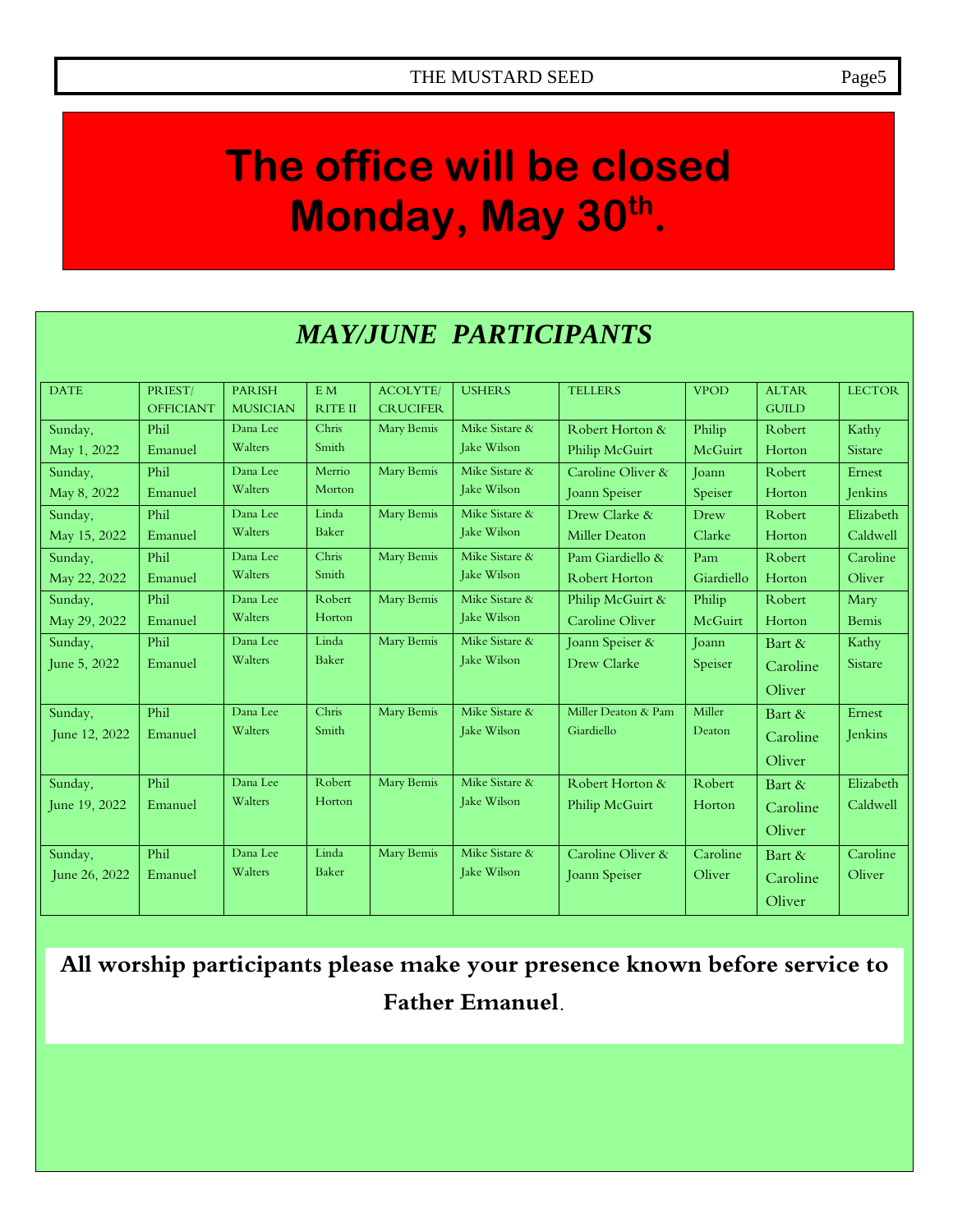

Including March gifts, the following are our outreach account balances: Our Little Roses \$797.40

Ray's Backdoor Ministry \$476.00 Episcopal Diocese of Upper South Carolina \$1487.00.

Sunday service will be held at 10:30 a.m. on Facebook Live, broadcast on 107.5 FM on your radio, and in person.

 $\overline{a}$ 

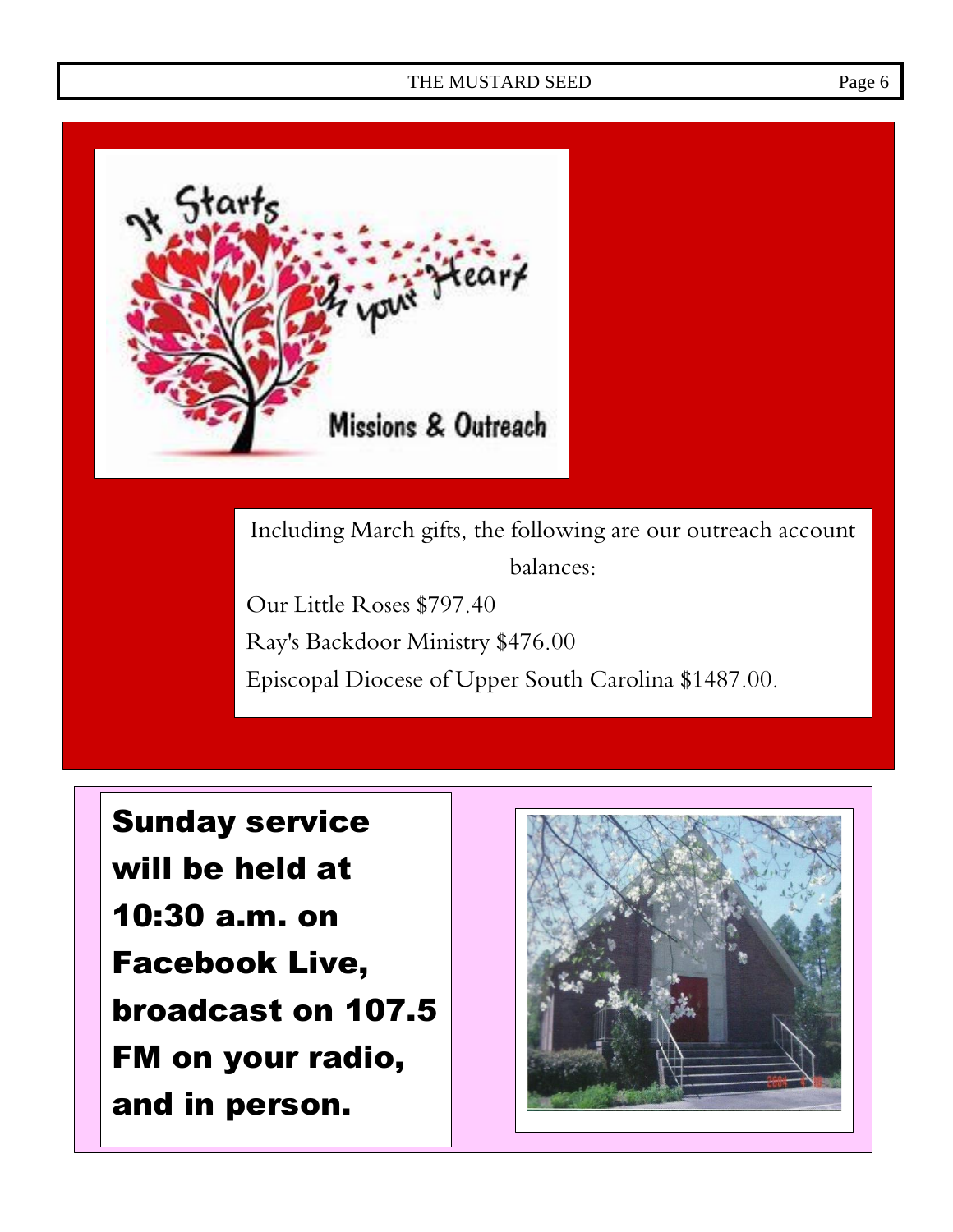**Forward Day by Day for May/June/July are at both entrances and in the red mailbox at the side entrance. You are welcome to pick up a copy at your convenience.**



Support Christ Episcopal Church when you shop at Amazon.com and use this link <https://smile.amazon.com/ch/> 57-0722281. Thanks to everyone who "Amazon Smiles" for Christ Church.

**Please contact the church office if you would like a printed copy of the sermon.**

> *Vestry Meetings will be held Sunday, May 1st and Sunday May 22nd following the 10:30 a.m. service.*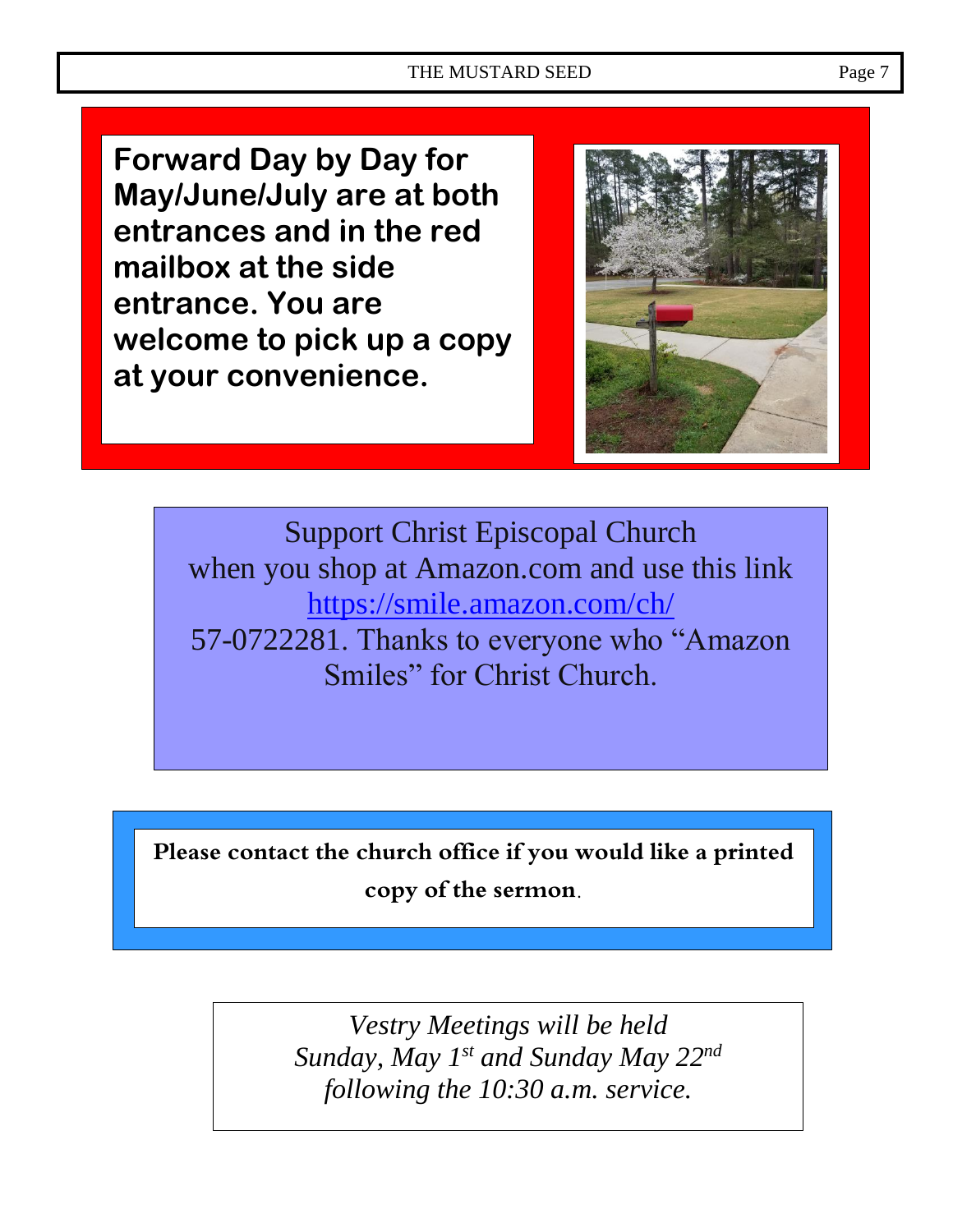### **Lancaster County Council on Aging**

LCCA has resumed its meals for seniors as well as all of their health and wellbeing offerings at their facility. There is a pressing need for volunteers in the office and to help deliver meals to homebound persons in our community. Speakers and those with skills to share are encouraged to offer to God one or more hours per week in this work of love. Please contact Kylie Craig, Director of LCCA at 803- 285-6956 ext. 3 to volunteer. Training is included.

Fr. Emanuel+



### **A Message for those joining worship via Facebook:**

During the time the congregation is going to and from the Altar, the video will show the image of our stainedglass window to honor the privacy of those receiving Communion. Afterwards, the usual video angle of the congregation will be resumed to the conclusion of the Service.